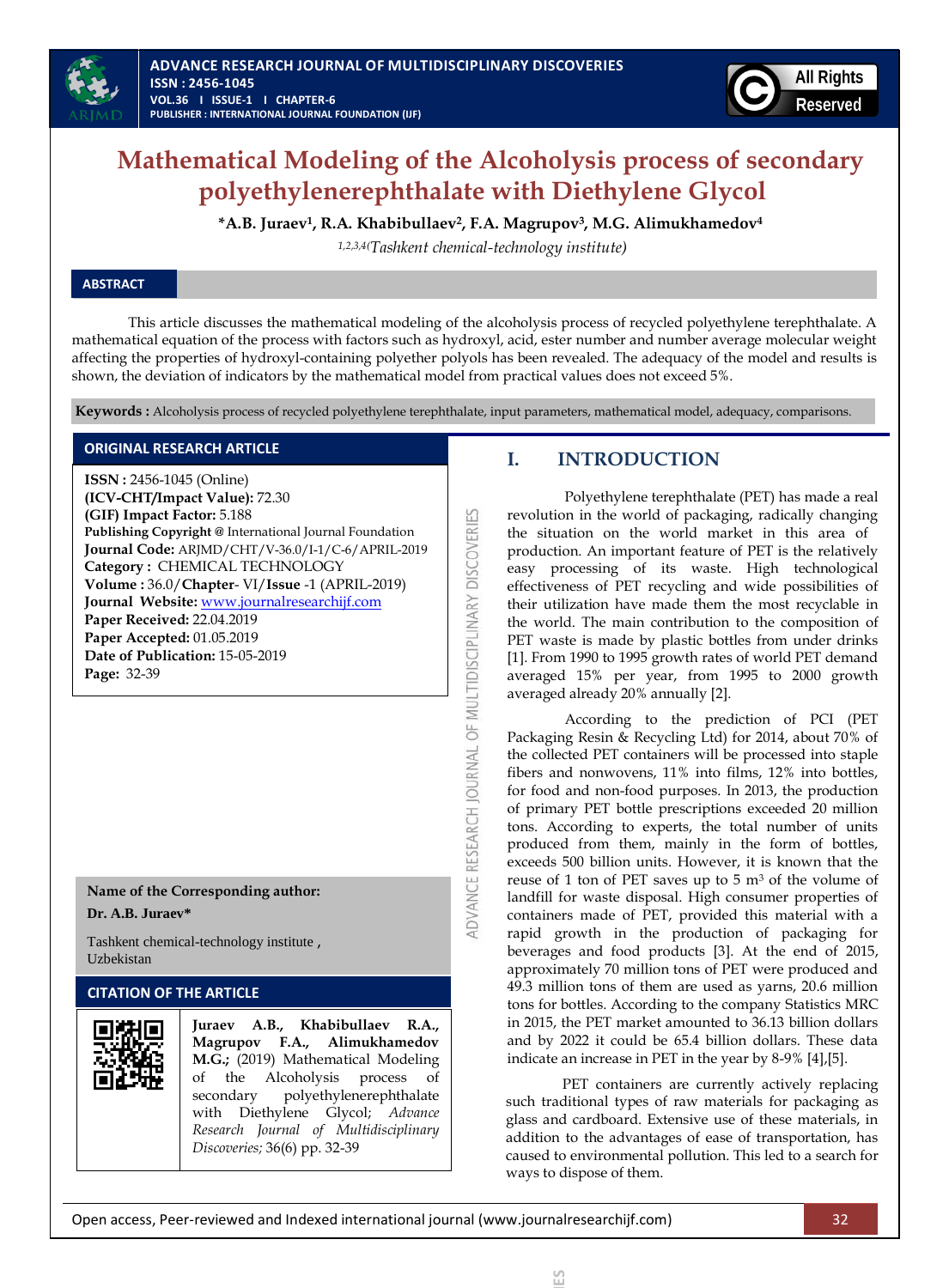Today, PET waste accounts for more than 30% of all plastics waste, 80% of which is now being recycled [\[6\].](#page-7-5) The main contribution to the composition of PET waste is made by plastic bottles from under drinks [\[7\].](#page-7-6)

Recycling of this waste is carried out by physical and chemical methods. Despite the cheapness of PET processing using physical methods, methods of chemical processing, namely glycolysis, are increasingly being investigated. With this method, you can obtain the raw materials for glues, unsaturated polyesters, polyurethane foams, etc. [\[8\].](#page-7-7)  In practice, ethylene glycol, propylene glycol, diethylene glycol and triethylene glycol, etc. are used as reagents.

For example, the authors showed that glycolysis of polyethylene terephthalate under optimal conditions (an excess of ethylene glycol (EG: PET = 5.5), under microwave exposure results in bis (*hydroxyethyl terephthalate*) with a yield of 78% for 35 minutes. Using microwave exposure, scientists have reached significant decrease in the activation energy and duration of the process [\[9\].](#page-7-8) The factors that determine the content of diethylene glycol in PET have been considered. It has been noted that in order to control the content of diethylene glycol in PET, it is necessary to regulate the molar ratio of ethylene glycol and purified terephthalic acid at the esterification stage [\[10\].](#page-7-9)

It should be noted that the study of glycolysis of PET waste glycols (ethylene, diethylene, propylene glycols, etc.) was conducted by various authors [\[11\].](#page-7-10) In these studies, PET waste was subjected to glycolysis mainly at a ratio of 4 moles of glycol to one elementary unit of the polymer, i.e. carried out complete alcoholysis. At the same time, different authors emphasize various aspects of the overall alcoholysis process of solid PET waste.

Thus, the degree of cleavage of PET solid waste with ethylene glycol depends on two components: the first causes an increase in the rate of glycolysis according to a logarithmic dependence, the second is a slowdown exponentially and characterizes the crystallization of the material during glycolysis. The overall effective rate of the glycolysis process of PET is determined by the competing influence of these components. In the process of heating solid waste at 120–200°C, PET crystallizes, the extent of which affects the rate of glycolysis, that is, the depth of the process depends on the initial physical structure of the material.

We also investigated the process of destruction of PET waste with a wide range of the amount of destructive agent. Diethylene glycol (DEG) was used as a destructive agent [\[12\].](#page-7-11)

Recently, in order to carry out a full analysis of processes in chemical production, more and more attention has been paid to modern methods of describing processes, in particular, mathematical modeling. Over time, more and more complicated experiments, increasing the amount of information, it is becoming increasingly difficult to analyze the data during the experiment and manage complex experimental setups.

Computer simulation allows you to determine the patterns and statistical relationships between random

variables of the experiment. Establishing the connection parameters of the experiment, you can accurately describe the nature of the changes, to conduct the minimum number of experiments or to predict and identify difficult patterns of a particular part of the process [\[13\]](#page-7-12)[,\[14\],](#page-7-13)[\[15\].](#page-7-14)

From the analysis of literature data it can be concluded that the above processes of PET alcoholization have not been well studied, and fully described. In addition, very few works have been devoted to computer simulation of the process of PET glycolysis. For example, V.V. Oleinik et al. reported about the development of a computerized model of PET equilibrium glycolysis, followed by a distillation process.

The influence of the ratio of PET on DEG, the distillation step, the vacuum pressure on the molecular weight (MM) and the composition of the distillation mixture was studied. The changes in oligomers MM of the composition of the distilled mixture were studied. This model mainly helps to clarify the amount of distilled and low molecular weight products in the process of glycolysis. And the optimization of the process of glycolysis and the production of alcoholysis products by predetermined properties have not been described.

## **II. PROBLEM DEFINITION AND METHODS OF RESEARCH**

**DISCOVERI** 

5 **JRNAL**  $\overline{c}$ 

RESEARCH

The selected problem is solved with the help of experimental studies. The following substances are used for the experiments: secondary polyethylene terephthalate in the form of flakes, diethylene glycol (GOST 10136-77), the amount of the basic substance  $-99.5\%$ ,  $20 = 1.445$ . 0.7 mol e.link is added in a four-necked flask equipped with a stirrer, a circulating cooler, a thermometer, a capillary to inert gas inlet, add. SPET, 1-4 moles of diethylene glycol.

Within 10-15 minutes we raise the temperature to 100°C and turn on the stirrer, then the temperature of the reaction mass with constant stirring from 180±5 to 220±5°C. The synthesis is carried out at a constant transmission of inert gas (nitrogen). After reaching a temperature of  $220 \pm 5$  ° C, the duration of the synthesis is 3-15 hours. In this regard, this report is devoted to the creation of a mathematical model of the process of alcoholysis of PET waste with DEG. In the process of alcoholysis, the main factors influencing on the physicochemical properties of alcoholysis products are the duration, the ratio of products, temperature and the amount of catalysts added.

These factors fully alter the properties of alcohol products. For example, an increase in the duration of the synthesis dramatically reduces the molecular weight; the ratio results in a product from solid to viscous flow; temperature and catalysts also strongly influence on the glycolysis process. These theoretical patterns are noted in the works of V.V. Korshak. In this regard, the duration, the ratio of monomers and temperature were chosen as factors influencing on the optimization of the process.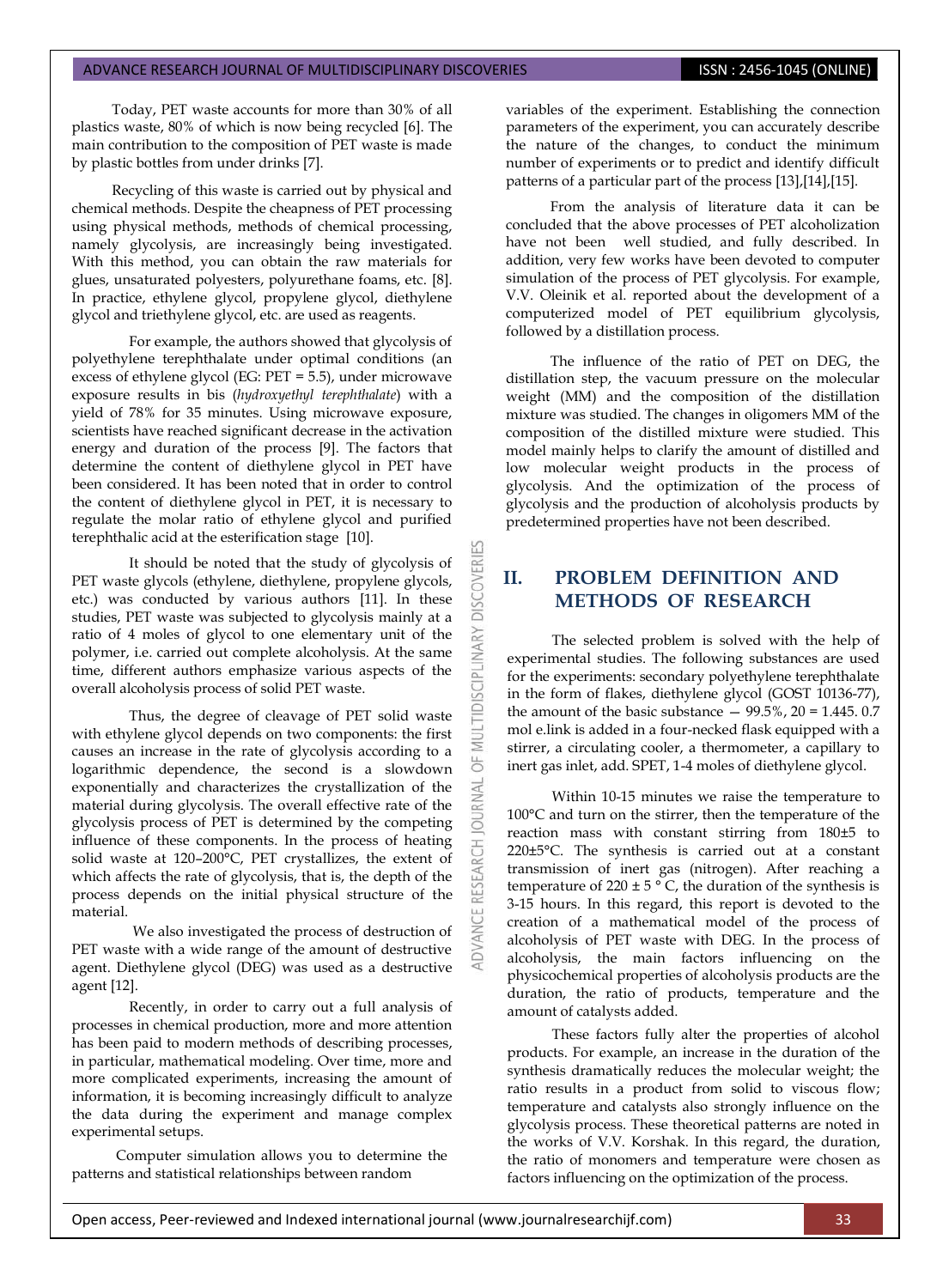A series of experiments have been conducted in order to study the conditions of the formation processes of alcoholysis products. Based on the results of experiments, mathematical models were developed for obtaining PET alcohol-DEG products by the procedure described in [\[15\],](#page-7-14) with some re-issuing of generally accepted tables (tables 2 and 4).

The value of this mathematical description lies in the fact that it: 1) gives qualitative and quantitative information about the influence of each factor; 2) allows you to calculate the value of the response function for a given mode of technological process. In addition, based on the methods of planning experiments, one can quantitatively describe the properties of complex synthesized products.

The method of a full factorial experiment makes it possible to obtain a mathematical description of a chemical process in a certain area of factor space, lying in a neighborhood of the selected point with coordinates  $x_{01}, x_{02}, \ldots, x_{0i}$ ,  $x_{0n}$ . Here,  $i = 1...n$ : where *n* - the number of factors.

Using a full factorial experiment, we find a mathematical description of the formation of 4 response functions:  $y_1$  is a hydroxyl number (N<sub>OH</sub>), y<sub>2</sub> is an ether number (NE), y<sub>3</sub> is an acid number (NH), y<sub>4</sub> is the number average molecular weight  $(M<sub>avg</sub>)$  in the form of equation (1).

$$
y = b_0 + b_1 x_1 + b_2 x_2 + \dots + b_n x_n + b_{12} x_1 x_2 + \dots + b_{(n-1)n} x_{n-1} x_n \qquad \dots \qquad (1)
$$

It includes the absolute term  $b_0$ , the terms as products of the regression coefficients  $\mathbf{b}_i$ , by  $\mathbf{x}_i$ , and terms containing the pair products of the coded variables. All factors in the course of a full factorial experiment vary at two levels, corresponding to the values of the coded variables +1 and -1.

## **III. EXPERIMENTAL RESULTS AND EVALUATION OF THE ERRORS**

|                                   | Indication in the          | Unit of     | <b>Variation level</b>   | Measurement |         |      |
|-----------------------------------|----------------------------|-------------|--------------------------|-------------|---------|------|
| <b>Name</b>                       | natural and coded<br>forms | measurement | Lower                    | Main        | Higher  | step |
| Content of DEG in the elementary  | М                          | mole        | 0,7                      | 2,35        | 4       | 1,65 |
| link of PET at alcoholysis        | $X_1$                      |             | - 1                      |             | $^{+1}$ |      |
| Duration of alchoholysis          |                            | hour        |                          |             | 15      |      |
|                                   | X <sub>2</sub>             |             |                          |             | $+1$    |      |
| Temperature of reaction condition |                            | $0\text{C}$ | 180                      | 200         | 220     | 20   |
|                                   | $X_3$                      |             | $\overline{\phantom{0}}$ |             | $+1$    |      |

**Table 1 :** The following table 1 shows the conditions of the experiment.

Before planning an experiment, you need to make sure that the experiments are reproducible. For this purpose, we conducted three series of parallel experiments, the results of which  $(y_{i1}, y_{i2},$  and  $y_{i3})$  are summarized in Table 2.

For each series of experiments, the variance estimates were calculated by formula  $(s_i^2)$ :

$$
s_j^2 = \frac{1}{k-1} \sum_{i=1}^k \left( y_j \frac{z_i}{\sum_{i=1}^k} \overline{y}_j \right)^2 \dots \dots \dots \dots (2)
$$

where:  $\bar{y}_j$  – averaged value  $j$  – response function;  $i$  – series number;  $k$  – the number of parallel experiments conducted under the same conditions  $(k = 3)$ .

|                |       |       |       |          |          |          |         |          |          | ∝        |         |          |          |          |         |            |                        |          |         |
|----------------|-------|-------|-------|----------|----------|----------|---------|----------|----------|----------|---------|----------|----------|----------|---------|------------|------------------------|----------|---------|
| $N_2$          | $X_1$ | $X_2$ | $X_3$ | $y_{11}$ | $y_{12}$ | $y_{13}$ | $s_1^2$ | $y_{21}$ | $y_{22}$ | $y_{23}$ | $s_2^2$ | $y_{31}$ | $y_{32}$ | $y_{33}$ | $s^2_3$ | <b>Y41</b> | <b>Y</b> <sub>42</sub> | $y_{43}$ | $s_4^2$ |
|                | $-1$  | $-1$  | -1    | 6,3      | 6,1      | 6,2      | 0,01    | 458      | 482      | -506     | 576     | 2,4      | 2,2      | 2,3      | 0,01    | 572        | 545                    | 533      | 399     |
| 2              | $+1$  | $-1$  | $-1$  | 19,2     | 18,6     | 19,2     | 0,12    | 190      | 182      | 186      | 16      | 5,4      | 5,3      | 4,9      | 0,07    | 409        | 447                    | 434      | 373     |
| 3              | $-1$  | $+1$  | $-1$  | 8,2      | 7,8      | 8        | 0,04    | 383      | 391      | 411      | 208     | 3,7      | 3,6      | 3,5      | 0,01    | 414        | 445                    | 449      | 367     |
| $\overline{4}$ | $+1$  | $+1$  | $-1$  | 19,5     | 20,1     | 18,9     | 0,36    | 182      | 170      | 167      | 63      | 5,4      | 5,7      | 5,1      | 0,09    | 248        | 245                    | 257      | 39      |
| 5              | $-1$  | $-1$  | $+1$  | 7,4      | 7,6      | 8,4      | 0,28    | 327      | 340      | 305      | 313     | 3,1      | 3,3      | 3,2      | 0,01    | 380        | 388                    | 372      | 64      |
| 6              | $+1$  | $-1$  | $+1$  | 20,6     | 19       | 20,4     | 0,76    | 185      | 182      | 167      | 93      | 6,6      | 6,6      | 5,7      | 0,27    | 302        | 284                    | 284      | 108     |
| 7              | $-1$  | $+1$  | $+1$  | 8,7      | 8,5      | 8,6      | 0,01    | 336      | 336      | 288      | 768     | 3,5      | 3,3      | 3,7      | 0,04    | 352        | 362                    | 321      | 457     |
| 8              | $+1$  | $+1$  | $+1$  | 22,7     | 21,3     | 22       | 0,49    | 172      | 167      | 171      | 7       | 6,3      | 6,5      | 7        | 0,13    | 182        | 187                    | 165      | 133     |

**Table 2**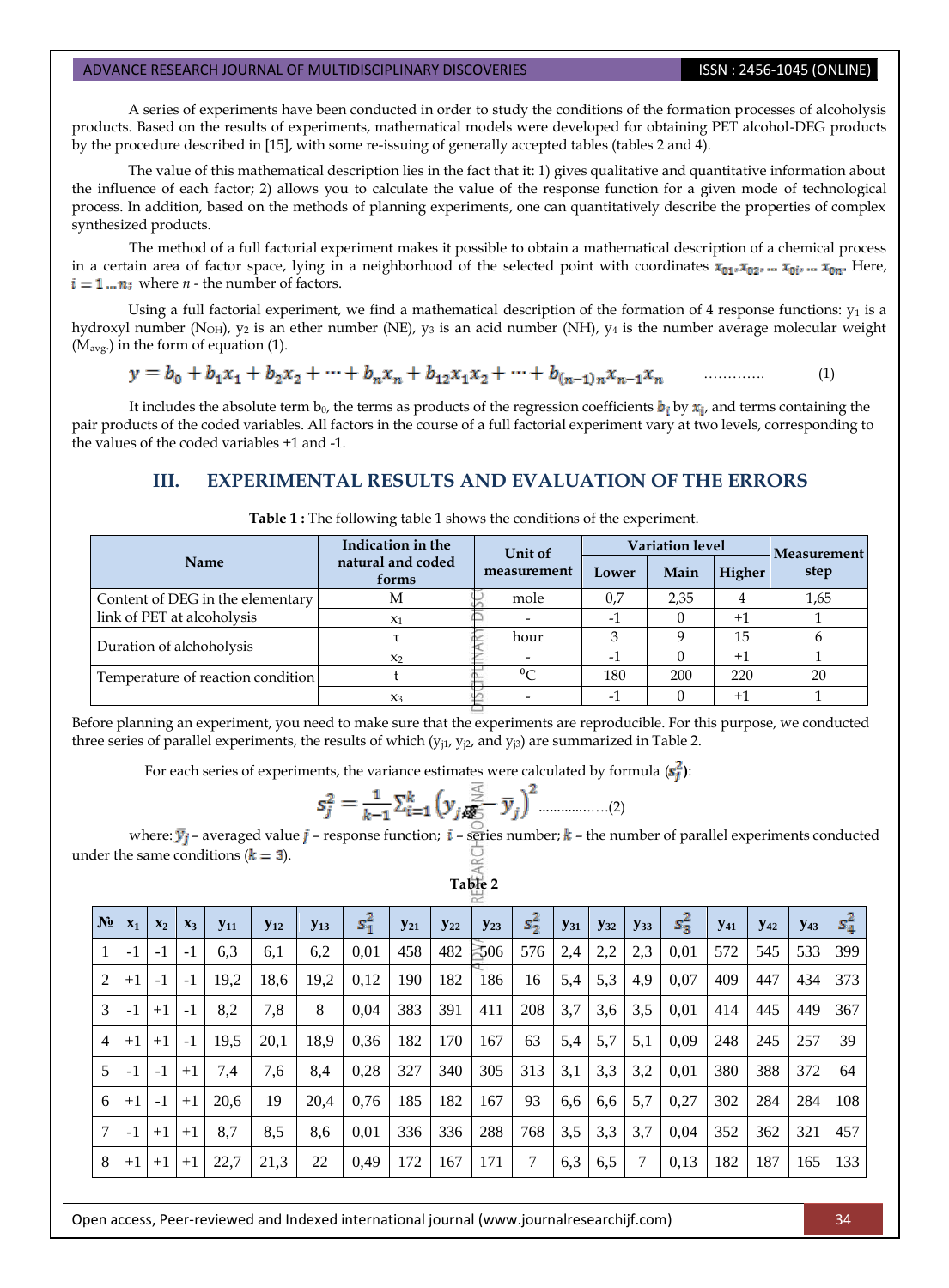3).

According to the formula (3) we find the calculated value of the Cochren criterion  $(G_p)$ :

……………(3)

here:  $i$  – the number of experience;  $N$  – the number of experiments ( $N = 8$ ); max  $s_i^2$  – the maximum value of the variance;  $\sum_{i=1}^{N} s_i^2$  – the sum of the variance estimates.

The critical value of the Cochren test (G=0,871) was determined with the number of degrees of freedom *f=k-1=2* from [12]. The results obtained are recorded in table 3.

| Function of отклика |      |      |       |       |  |
|---------------------|------|------|-------|-------|--|
|                     | 1,33 | 3,37 | 0,395 | 0,871 |  |
|                     | 768  | 2044 | 0,376 | 0,871 |  |
|                     | 0,27 | 0,63 | 0,429 | 0,871 |  |
|                     | 457  | 1940 | 0,236 | 0,871 |  |

#### **Table 3 : Results of statistic processing series of experiments**

Thus, the fulfillment of the condition  $G_p < G$  indicates that the experiments performed are reproducible (see Table

Further in the table 4 we give the planning matrix of the PFE -2<sup>3</sup> experiment, in which the factors are given on a dimensionless scale. The bottom part shows the scalar products of factors with averaged values of output values  $(\Sigma x \bar{y}_i)$ .

| N <sub>2</sub>                   | $\mathbf{x}_0$ | $X_1$  | $\mathbf{x}_2$ | $X_3$  | $X_1X_2$                                                    | $X_1X_3$ | $X_2X_3$ | $X_1X_2X_3$  | $\bar{y}_1$ | $\bar{y}_2$ | $\bar{y}_3$ | $\bar{y}_4$ |
|----------------------------------|----------------|--------|----------------|--------|-------------------------------------------------------------|----------|----------|--------------|-------------|-------------|-------------|-------------|
|                                  |                | $-1$   | $-1$           | $-1$   |                                                             |          |          | $-1$         | 6,2         | 482         | 2,3         | 550         |
| 2                                | 1              |        | $-1$           | $-1$   | $\simeq$<br>$-1$<br>$\overrightarrow{a}$                    | $-1$     |          |              | 19          | 186         | 5,2         | 430         |
| 3                                | 1              | $-1$   |                | $-1$   | ≒<br>$-1$                                                   |          | $-1$     |              | 8           | 395         | 3.6         | 436         |
| 4                                |                |        |                | $-1$   | <b>Holland</b>                                              | - 1      | $-1$     | $-1$         | 19.5        | 173         | 5,4         | 250         |
| 5                                | л.             | $-1$   | $-1$           | л.     | Σľ<br>$\mathbf{I}$                                          | $-1$     | $-1$     | $\mathbf{I}$ | 7,8         | 324         | 3,2         | 380         |
| 6                                |                |        | $-1$           |        | $-1$                                                        |          | $-1$     | $-1$         | 20          | 178         | 6.3         | 290         |
| 7                                | 1              | $-1$   |                |        | $-1$<br>$\equiv$                                            | $-1$     |          | $-1$         | 8,6         | 320         | 3,5         | 345         |
| 8                                | 1              |        |                |        | LL.<br>1                                                    | 1        |          | $\perp$      | 22          | 170         | 6,6         | 178         |
| $\Sigma x \bar{y}_1$             | 111,1          | 49,9   | 5,1            | 5,7    | $-0.1$<br>$\overline{\phantom{a}}$<br>$\tilde{\mathcal{A}}$ | 1,3      | 0.5      | 2,5          |             |             |             |             |
| $\Sigma$ x $\bar{\text{y}}_2$    | 2228           | $-814$ | $-112$         | $-244$ | $\cong$<br>70                                               | 222      | 88       | $-78$        |             |             |             |             |
| $\Sigma$ x $\bar{\text{y}}_{_3}$ | 36,1           | 10.9   | 2,1            | 3,1    | $\subseteq$<br>$-1,1$                                       | 1,5      | $-0.9$   | 1,1          |             |             |             |             |
| $\Sigma$ x $\bar{\text{y}}_4$    | 2859           | $-563$ | $-441$         | $-473$ | $-143$<br>$\sim$                                            | 49       | 147      | $-11$        |             |             |             |             |

**Table 4 : Experiment-planning matrix of PFE-2<sup>3</sup>**

Based on the experiment-planning matrix, the regression coefficients were calculated using formulas (3-5):

$$
b_0 = \frac{1}{N} \sum_{\substack{i=1 \ i \neq j}}^N \bar{y}_i;
$$
\n
$$
b_j = \frac{1}{N} \sum_{\substack{i=1 \ i \neq j}}^N x_{ij} \bar{y}_{ij}.
$$
\n
$$
(3)
$$
\n
$$
b_{lm} = \frac{1}{N} \sum_{i=1}^N x_{il} x_{im} \bar{y}_{ij}.
$$
\n
$$
(4)
$$
\n
$$
(5)
$$

To determine the significance of the regression coefficients, we calculate the experiment error ( $S(y)$ ) and the Student's criteria ( $t_i$ ) respectively, using formulas (6-7) with the number of experiments  $N=8$  and the number of parallel experiments *k=3*:

$$
S_{(y)i} = \sqrt{\frac{\sum (y_i - \bar{y})^2}{N \cdot k}}
$$
(6)  

$$
t_i = \frac{b_i}{S_{(y)i}}
$$
(7)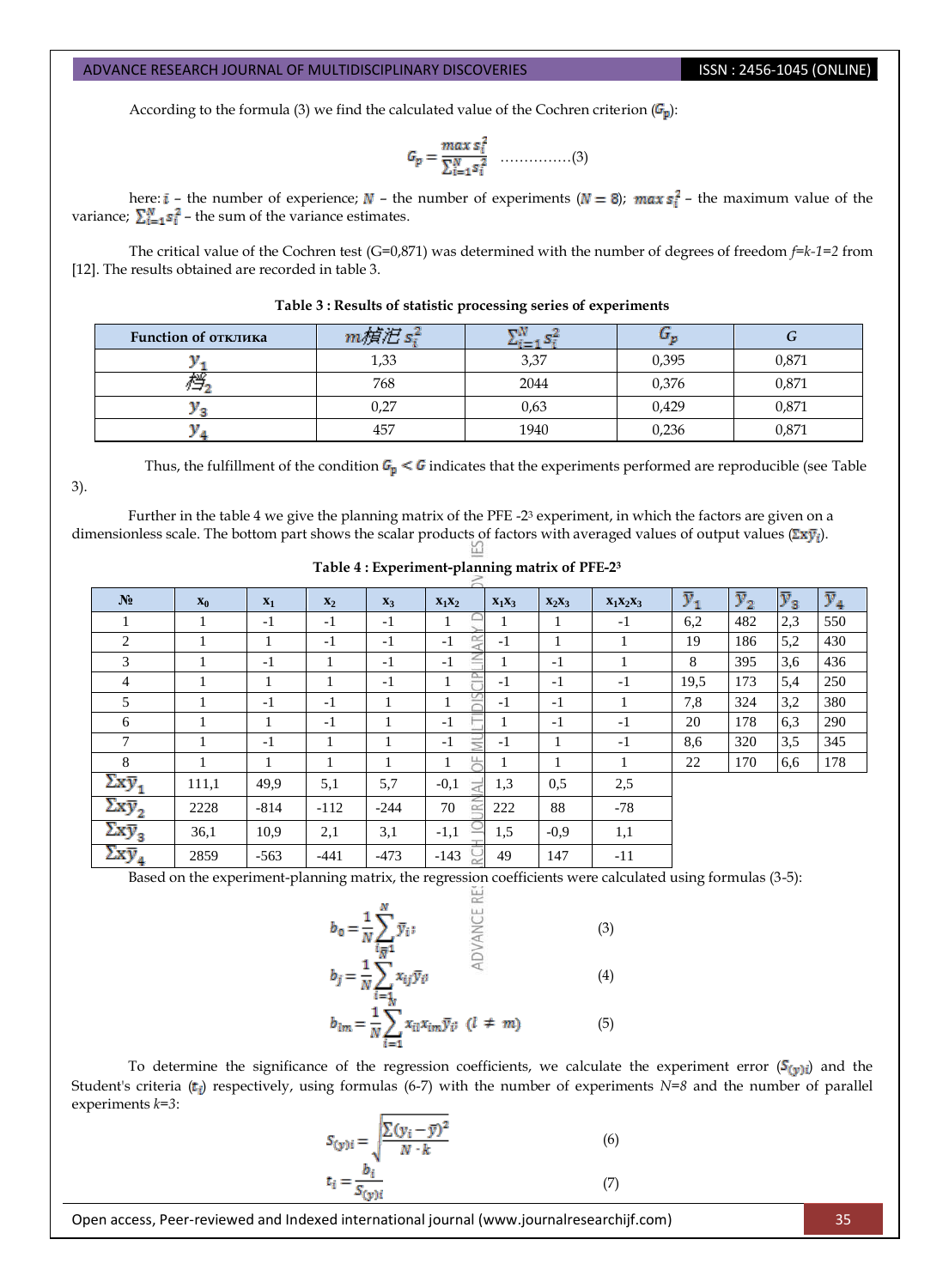To assess the significance of the regression coefficients, the critical value of Student's criterion  $(t_{\rm RD})$  is necessary. To define it, we use the formula in Excel (=Studen't dist.(significance level; degree of freedom)). For the level of significance q=0,05 and the number of degrees of freedom *f=N(k-1)*= 16 the critical value of the Student's criterion is 2,12. We reset the values of the regression coefficients corresponding to  $t_i$ , the modulus of which is less than  $t_{\text{wp}}$  and leave significant regression coefficients for the description of the mathematical model of the object under study.

The results of the calculations are entered in table 5. In table 5, in the right column, the error of experience ( $S(y)$ ) is added to the corresponding output value y*i*.

| <b>Regression coefficients</b> |                |           |                |                                      |              |                |                   |                |                                           |  |  |  |
|--------------------------------|----------------|-----------|----------------|--------------------------------------|--------------|----------------|-------------------|----------------|-------------------------------------------|--|--|--|
| N <sub>2</sub>                 | $b0$           | $b1$      | $\mathbf{b}_2$ | $\mathbf{b}_3$                       | $b_{12}$     | $b13$          | $\mathbf{b}_{23}$ | $b_{123}$      | <b>Experiment</b><br>errors <sub>vi</sub> |  |  |  |
| $y_1$                          | 13,89          | 6,24      | 0,64           | 0,71                                 | $-0.01$      | 0.16           | 0,06              | 0.31           | 0,294                                     |  |  |  |
| $y_2$                          | 278,5          | $-101,75$ | $-14$          | $-30,5$                              | 8,75         | 27,75          | 11                | $-9,75$        | 9,229                                     |  |  |  |
| $y_3$                          | 4,51           | 1,36      | 0,26           | 0,39                                 | $-0,14$      | 0.19           | $-0.11$           | 0,14           | 0,162                                     |  |  |  |
| $y_4$                          | 357,38         | $-70,38$  | $-55,13$       | $-59,13$                             | $-17,88$     | 6.13           | 18,38             | $-1,38$        | 8,991                                     |  |  |  |
| <b>Student criterion</b>       |                |           |                |                                      |              |                |                   |                |                                           |  |  |  |
| N <sub>2</sub>                 | t <sub>0</sub> | $t_1$     | t <sub>2</sub> | $t_3$                                | $t_{12}$     | $t_{13}$       | $t_{23}$          | $t_{123}$      |                                           |  |  |  |
| $y_1$                          | 47,24          | 21,22     | 2,18           | 2,41                                 | $-0.03$      | 0.54           | 0,2               | 1,05           |                                           |  |  |  |
| $y_2$                          | 30,18          | $-11,03$  | $-1,52$        | $-3,3$                               | 0,95         | 3,01           | 1,19              | $-1,06$        |                                           |  |  |  |
| $y_3$                          | 27,84          | 8,4       | 1,6            | 2,41                                 | $-0,86$      | 1,17           | $-0,68$           | 0,86           |                                           |  |  |  |
| y <sub>4</sub>                 | 39,75          | $-7,83$   | $-6,13$        | $-6,58$                              | $-1.99$      | 0.68           | 2,04              | $-0,15$        |                                           |  |  |  |
|                                |                |           |                | <b>Regression coefficients value</b> |              |                |                   |                | $\bf{B}$                                  |  |  |  |
| N <sub>2</sub>                 | $b0$           | $b1$      | $\mathbf{b}_2$ | $\mathbf{b}_3$                       | $b_{12}$     | $b_{13}$       | $b_{23}$          | $b_{123}$      |                                           |  |  |  |
| $y_1$                          | 13,89          | 6,24      | 0,64           | 0,71                                 | $\mathbf{0}$ | $\theta$       | $\Omega$          | $\overline{0}$ | $\overline{4}$                            |  |  |  |
| $y_2$                          | 278,5          | $-101,75$ | $\theta$       | $-30,5$                              | $\Omega$     | 27,75          | $\Omega$          | $\overline{0}$ | $\overline{4}$                            |  |  |  |
| $y_3$                          | 4,51           | 1,36      | $\overline{0}$ | 0,39                                 | $\mathbf{0}$ | $\overline{0}$ | $\mathbf{0}$      | $\overline{0}$ | 3                                         |  |  |  |
| y <sub>4</sub>                 | 357,38         | $-70,38$  | $-55,13$       | $-59,13$                             | $\mathbf{0}$ | $\overline{0}$ | $\mathbf{0}$      | $\overline{0}$ | $\overline{4}$                            |  |  |  |

In Table 5, in the lower right column, the number of significant coefficients of the corresponding output quantity y*<sup>i</sup>* was pre-computed.

At the same time, the required mathematical models will take the form indicated in formula (8):

$$
y_1 = 13,89 + 6,24x_1 + 0,64x_2 + 0,71x_3
$$
  
\n
$$
y_2 = 278,5 - 101,75x_1 - 30,5x_3 + 27,75x_{13}
$$
  
\n
$$
y_3 = 4,51 + 1,36x_1 + 0,39x_3
$$
  
\n
$$
y_4 = 357,38 - 70,38x_1 - 55,13x_2 - 59,13x_3
$$
\n(8)

Now we check the adequacy of the obtained mathematical models - the ability of models to describe the response surface well enough and to predict the results of experiments. For this purpose, table 6 shows the value of the regression coefficients according to a mathematical model and a laboratory experiment.

| Table 6 |
|---------|
|---------|

| $N_2$          |       | $\mathbf{x}_2$<br>$X_3$ |      |       | Values by experiments of $y_i$ |       |       | Value on a mathematical model $y_i$ |       |       |                       |  |  |
|----------------|-------|-------------------------|------|-------|--------------------------------|-------|-------|-------------------------------------|-------|-------|-----------------------|--|--|
|                | $X_1$ |                         |      | $y_1$ | $y_2$                          | $y_3$ | $y_4$ | $y_1$                               | $y_2$ | $y_3$ | <b>y</b> <sub>4</sub> |  |  |
| $\mathbf{I}$   | $-1$  | $-1$                    | $-1$ | 6,2   | 482                            | 2,3   | 550   | 6,3                                 | 438,5 | 2,8   | 542                   |  |  |
| 2              |       | $-1$                    | $-1$ | 19    | 186                            | 5,2   | 430   | 18,8                                | 179.5 | 5,5   | 401,3                 |  |  |
| 3              | $-1$  | 1                       | $-1$ | 8     | 395                            | 3,6   | 436   | 7,6                                 | 438,5 | 2,8   | 431,8                 |  |  |
| $\overline{4}$ |       | 1                       | $-1$ | 19,5  | 173                            | 5,4   | 250   | 20,1                                | 179,5 | 5,5   | 291                   |  |  |
| 5              | $-1$  | $-1$                    |      | 7,8   | 324                            | 3,2   | 380   | 7,7                                 | 322   | 3,5   | 423,8                 |  |  |
| 6              |       | $-1$                    |      | 20    | 178                            | 6,3   | 290   | 20,2                                | 174   | 6,3   | 283                   |  |  |
| 7              | $-1$  | 1                       |      | 8,6   | 320                            | 3,5   | 345   | 9                                   | 322   | 3,5   | 313.5                 |  |  |
| 8              |       | 1                       |      | 22    | 170                            | 6,6   | 178   | 21,5                                | 174   | 6,3   | 172,7                 |  |  |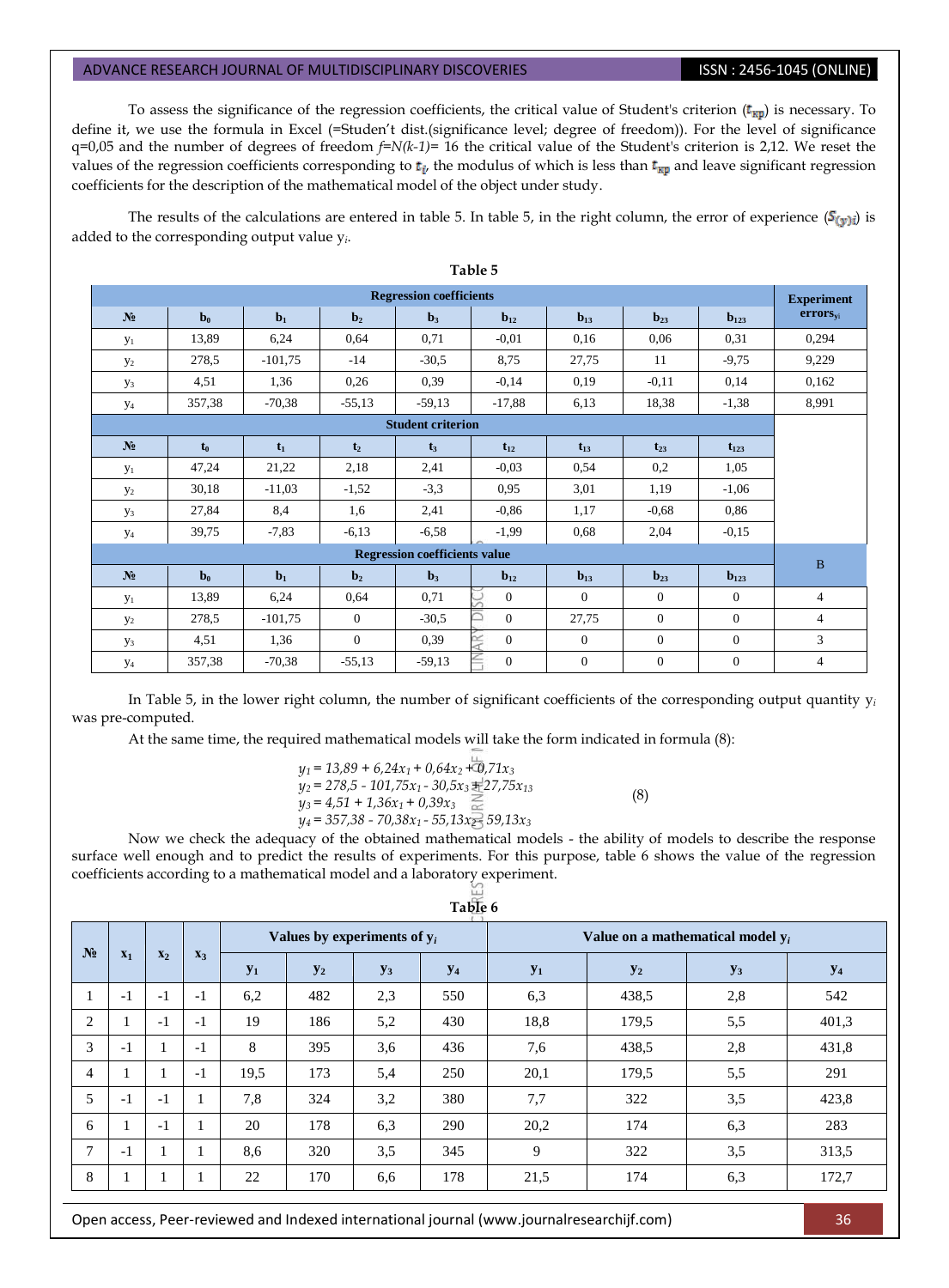Further we calculate adequacy of dispersion by formula (9):

$$
S_i^2 = \frac{1}{N - B} \sum_{i=1}^{N} (\bar{y}_i - y_i)^2
$$
 (9)

here: *N* - number of choices (*N=8*); *B* - quantity of significant terms.

For determination of criterion of Fischer we will calculate dispersion of reproducibility on formula (10):

$$
S_{\text{repr.}}^* = S_{\text{v}}^*
$$

We determine a calculated value of criterion of Fischer by formula (11):<br> $F_{\text{p}} = S_i^2 / S_{\text{repr}}^2$ 

(10)

(11)

To determine the critical value of the Fisher criterion (F) we use the formula in Excel (=FРАdist.(significance level;  $f_{1\text{ad}}$ ;  $f_{2\text{a}}$ ), when calculating it, we take the significance level  $q=0.05$  and the coefficients  $f_{1\text{ad}} = N-B$  and  $f_{2\text{ad}} = k-1 = 2$ .

Considering the above we make calculation of adequacy of mathematical model. Results of calculation are given in tabel 7.

**Table 7 : Results of calculation of mathematical model adequacy** 

| Parameters for adequacy calculation                    | $y_1$    | $\mathbf{y}_2$ | $y_3$  | У4     |
|--------------------------------------------------------|----------|----------------|--------|--------|
| Adequacy of dispersion $(S^2)$                         | $-0.748$ | 977,25         | 0.026  | 1366   |
| Dispersion of reproducibility $(S^2_{\text{repr. i}})$ | 0,0864   | 85,174         | 0.0262 | 80,838 |
| Calculated value of criterion of Fischer( $F_p$ )      | $-8.654$ | 11.474         | 0.991  | 16,898 |
| Critical value of Firesh criterion (F)                 | 19,247   | 19,247         | 19.296 | 19.247 |

Fulfillment of condition  $F_p$  < F in table 7 means the mathematical model is adequate.

Now we give the obtained equations in natural form, referring to the basic level  $(z_i^0)$ , step ( $\Delta z_i$ ), upper ( $z_{\rm max}$ ) and lower ( $z_{min}$ ) level of variation of factors, using the formula (12):

$$
x_{\bar{i}} = \frac{z_i - z_i^0}{\Delta z_i}; \qquad z_{\bar{i}}^0 = \frac{z_{max} + \frac{\sqrt{2}}{z_{min}}}{2 \frac{\sqrt{2}}{\sqrt{2}}}; \qquad \Delta z_{\bar{i}} = \frac{z_{max} - z_{min}}{2}; \qquad (12)
$$

Making algebraic calculations, we form a mathematical model of the parameters of the products of alcoholysis hydroxyl number y<sub>1</sub> (N<sub>OH</sub>), ether number y<sub>2</sub> (N<sub>E</sub>), acid number  $\overline{y}_3$  (N<sub>H</sub>), number average molecular weight y<sub>4</sub> (M<sub>aver.</sub>):

$$
y_1 = -3,06 + 3,78z_1 + 0,11z_2 + 0,04z_3
$$
  
\n
$$
y_2 = 1123,64 - 229,85z_1 - 3,5z_3 = 0,84z_{13}
$$
  
\n
$$
y_3 = -1,33 + 0,82z_1 + 0,02z_3 \ge
$$
  
\n
$$
y_4 = 1131,61 - 42,65z_1 - 9,19z_2 \ge 0,96z_3
$$
\n(13)

In order to test the predictive properties of these models, we conducted several laboratory experiments at points which aren't coinciding the plan of an experiment. The results of the experiments are given in table. 9.

**Table 9**

| <b>Results of the experiments</b> |                    |                |                |                 |                |                |        |                |        |  |  |  |
|-----------------------------------|--------------------|----------------|----------------|-----------------|----------------|----------------|--------|----------------|--------|--|--|--|
| <b>Parameters</b>                 | <b>Designation</b> |                |                |                 |                |                |        |                |        |  |  |  |
|                                   |                    | 1              | $\overline{2}$ | 3               | 4              | 5              | 6      | $\overline{7}$ | 8      |  |  |  |
| Input factors in                  | $z_1$              |                | $\overline{2}$ | ₩               |                | $\overline{c}$ | 3      | 1.5            | 2,5    |  |  |  |
| natural                           | $\mathbb{Z}_2$     | 5              | 10             | $\overline{42}$ | 7              | 9              | 9      | 8              | 13     |  |  |  |
| form                              | $Z_3$              | 200            | 190            | 490             | 210            | 200            | 190    | 210            | 200    |  |  |  |
|                                   | $y_1$              | 9,3            | 13,2           | E7,2            | 9,9            | 13.5           | 16,9   | 11,9           | 15,8   |  |  |  |
| Indexes by                        | $y_2$              | 362            | 318            | 248             | 335            | 300            | 248    | 308            | 269    |  |  |  |
| mathematical<br>model             | $y_3$              | 3,49           | 4,11           | 4,93            | 3,69           | 4,31           | 4,93   | 4,1            | 4,72   |  |  |  |
|                                   | $y_4$              | 451            | 392            | 331             | 403            | 372            | 359    | 373            | 314    |  |  |  |
|                                   | $y_1$              | 8,9            | 13             | 17              | 9,5            | 12.9           | 16,8   | 11,5           | 15,3   |  |  |  |
| Results of                        | $y_2$              | 380            | 320            | 245             | 350            | 300            | 250    | 300            | 270    |  |  |  |
| laboratory<br>experiments         | $y_3$              | 3.35           | 4,18           | 5,1             | 3,55           | 4,35           | 4,86   | 3,9            | 4,93   |  |  |  |
|                                   | $y_4$              | 462            | 375            | 335             | 415            | 355            | 375    | 380            | 302    |  |  |  |
|                                   | $y_1$              | 4,3            | 1,5            | 1,2             | $\overline{4}$ | 4,4            | 0.6    | 3,4            | 3,2    |  |  |  |
| Deviation, %                      | $y_2$              | $-5$           | $-0.6$         | 1,2             | $-4,5$         | $\Omega$       | $-0.8$ | 2,6            | $-0,4$ |  |  |  |
|                                   | $y_3$              | $\overline{4}$ | $-1,7$         | $-3,4$          | 3,8            | $-0.9$         | 1,4    | 4,9            | $-4,4$ |  |  |  |
|                                   | $y_4$              | $-2,4$         | 4,3            | $-1,2$          | $-3$           | 4,6            | $-4,5$ | $-1,9$         | 3,8    |  |  |  |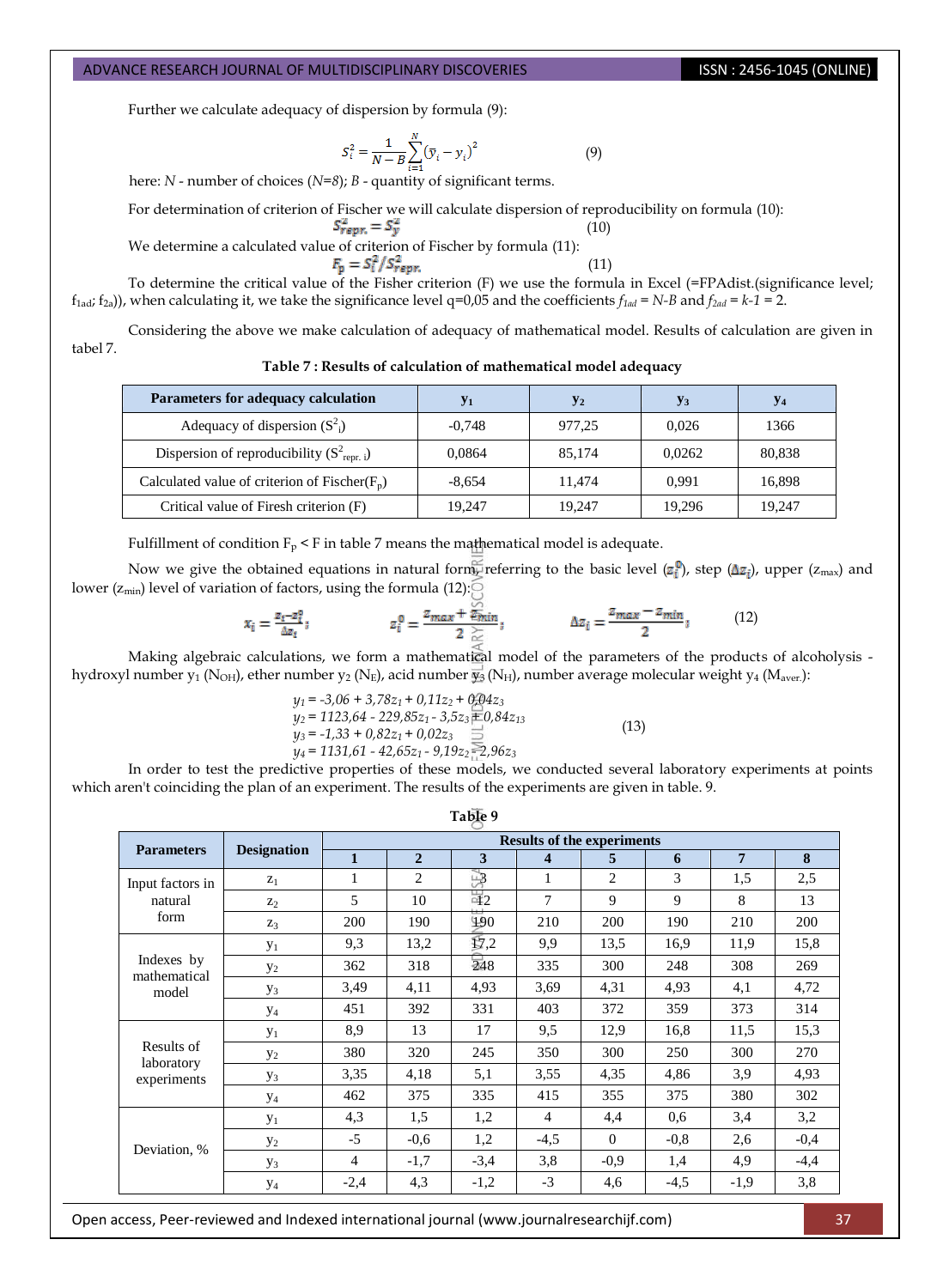As results show, a deviation of indexes on mathematical model from practical values doesn't exceed 5%. It claims a practical significance of the received model.

## **IV. ANALYSIS OF NUMERICAL RESULTS**

Based on the regularities given in formula (13), we construct isoparametric diagrams of response surfaces in the form of spline cubes (Fig. 1).



Fig. 1. Isoparametric diagrams of response surfaces of hydroxyl number (a), acid number (b), ether number (c) and molecular weight (d) of alcoholysis products of secondary polyethylene terephthalate with diethylene glycol.

As can be seen from fig. 1, the obtained mathematical model describes the change in the parameters of the alcoholysis products, depending on the content of DEG to the elementary unit of PET in the range of 0.7-4 mole, the duration of the reaction in the range of 3-15 hours and the temperature of the reaction medium in the range of 180-220°C. Putting in the mathematical model of values in the specified intervals, it is possible to predict the value of the parameters of the alcoholysis products.

As can be seen from the isoparametric diagram, the content of DEG to one elementary unit of PET mainly influences the hydroxyl number of alcoholysis products (respectively, b1=3,78 for y1; b1=-229,85 for y2; b1=0,82 for y3; b1=-42,65 for y4). But, the number average molecular weight (у4) all factors have a significant impact. This can be seen in the isoparametric diagram in fig. 1-d, in which the response surface is perpendicular to the diagonal of the cube-spline. Also, in fig. 1-b, one can observe a kind of "opening" of the response surfaces, which means an inactive change of the acid number  $(y_2)$  at low temperatures with a change in the molar ratio  $(x_1)$ .

## **V. CONCLUSION**

Thus, the obtained model is convenient for use; by giving it into a graphic form, it is possible to visualize the patterns of formation of the parameters of the alcoholysis process in the indicated intervals of the experimental parameters. The graphic view of the mathematical model turned out to be three-dimensional, since the regression coefficients describing the content of DEG to one elementary element of PET, the duration of the synthesis and the temperature of the reaction medium turned out to be significant.